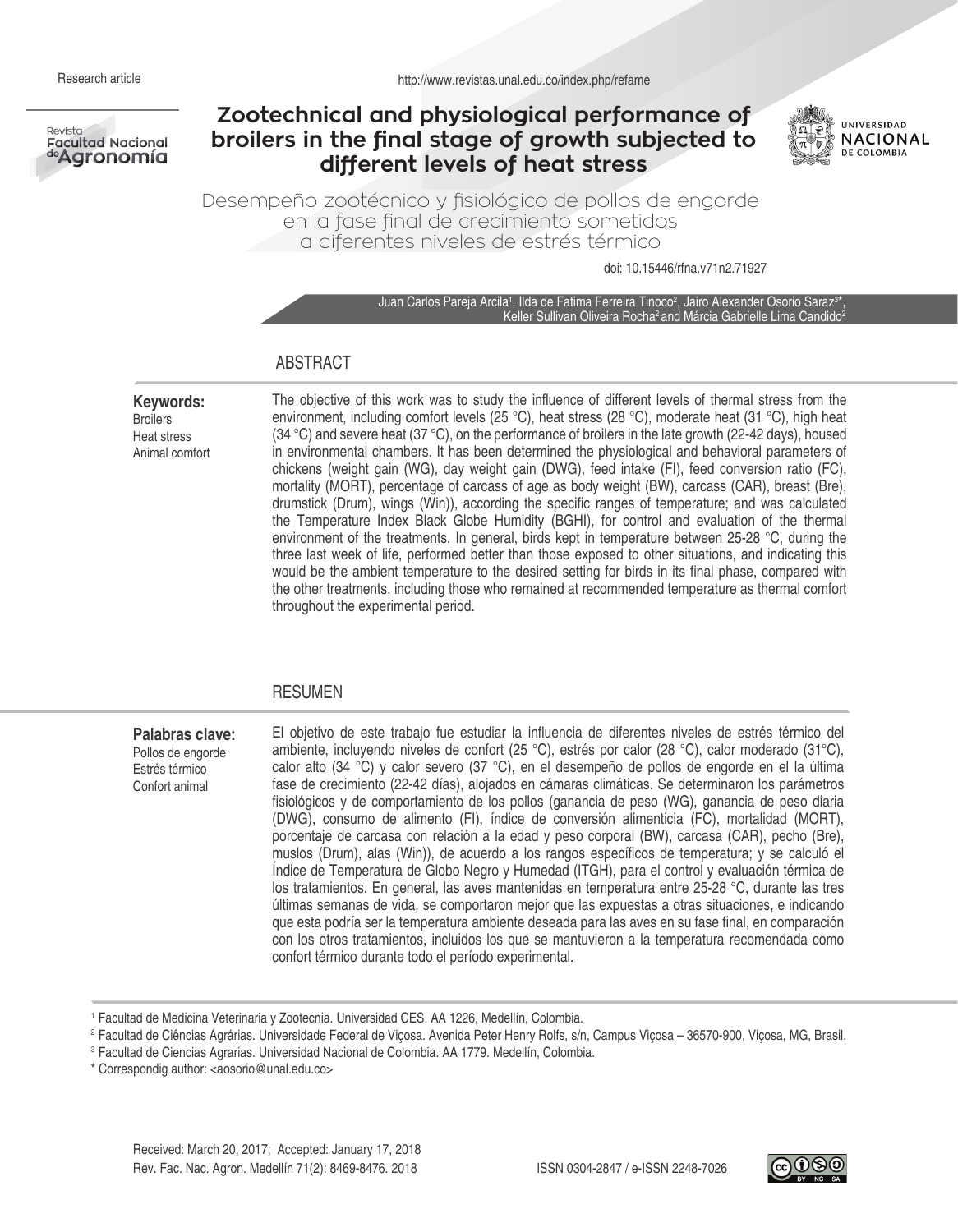mbience in contemporary poultry is strictly<br>related to thermal comfort of birds, which, for<br>being homeothermic animals, have their body<br>temperature influenced by the environment to<br>which are exposed (Cândido *et al.,* 2016 mbience in contemporary poultry is strictly related to thermal comfort of birds, which, for being homeothermic animals, have their body temperature influenced by the environment to that the ambient temperature can influence the zootechnical performance of the poultry, such as, feed consumption, animal welfare, productivity and maintenance requirement. Thus, in countries of tropical and subtropical climates, such as Brazil, the intense solar radiation and high values of temperature and relative humidity, especially in summer, generate almost permanent thermal discomfort conditions, generating considerable economic losses, reduced performance and increased mortality (Souza *et al*., 2016).

Outside the comfort zone occurs decrease in productive performance, reproductive and resistance of the organism, and the extreme outside this area can be lethal. Therefore, if thermal comfort is not reached and the bird is exposed to heat stress, a situation that is quite frequent in a major part of the year, especially in the summer, there will be a drop in feed intake, weight gain, leading to worse feed conversion and higher mortality (Nazareno *et al*., 2011). Hence, it is very important to know the temperature limits supported by the animals, as well as those considered ideal (understood by zones of thermal comfort) for each age and physiological state.

The temperature ranges that have been used as comfort for the birds in conditions of tropical and subtropical countries like Brazil, are mainly based on data obtained from temperate regions. Thus, it is understood that the thermal comfort zones may be outdated due to changes in the genetic patterns, nutrition, environmental management and other factors, highlighting mainly mentioned acclimatization to the country conditions (Cassuce *et al*., 2013; Menegali *et al*., 2013).

By assessing broiler performance under diverse climatic conditions, Cassuce *et al.* (2013) noted that birds remained within a temperature range below the previously recommended as ideal in literature showed better performances. These authors also highlighted the need for refining the data on temperature ranges for comfort conditions, suggesting further investigations towards other thermal bands of the environment. Besides that, Cândido *et al.* (2016) found that for early stage broilers the best poultry performance and ideal comfort indices (based on Black Globe Humidity and Temperature Index) were achieved within a temperature range between mild cold and Cassuce comfort temperature, rather than those previously reported in the literature.

Therefore, in view of the above, and especially the lack of conclusive information from recent research, it is necessary to carry out a larger number of researches that investigate and determine the ideal temperature range for broiler breeding in the period from 21 to 42 days of life, growth phase or final cycle of creation. Since the maintenance of the birds in the ideal temperature range improve the production performance as well as energy savings (both in heating systems, as cooling), in poultry facilities.

The aim of this work was study the influence of different levels of environmental thermal stress in the broilers, such as comfort and heat stress light, moderate, acute and severe, on the broiler performance in the final stage of growth (21 to 42 days), housed in climatic chambers. All procedures used in this experiment were approved by the Committee on Ethics in Animal Use (CEUA) of the Federal University of Viçosa - UFV, Minas Gerais, Brazil, Protocol No. 092/2013.

## **MATERIALS AND METHODS Place of experiment and climatic chambers**

The experiment was conducted in Viçosa is located at latitude 20°45'S and longitude 42°52'W, with an average altitude of 712 m. The experimental phase was conducted in five climatic chambers, with the dimensions of 2.4 x 3.3 x 2.5 m (height, length and width) each, located in the experimental area of the Center for Research in Ambience and Systems Engineering Agroindustrial (AMBIAGRO) belonging the area of Rural Constructions and Ambience of the Department of Agricultural Engineering of the Federal University of Viçosa, Viçosa, Minas Gerais, Brazil.

Each climate chamber was equipped with an electric resistance air heater (with 2000 watts of power), a hot / cold split air conditioner of 12,000 BTU h-1 and an air humidifier with a capacity of 4.5 L and fog flow (mean value) of 300 mL h-1. The heater and humidifier were operated by electronic controller MT-531 R i plus of temperature and humidity (control temperature -10 to 70 °C, with resolution of 0.1 °C; control humidity 20 to 85% RH, with resolution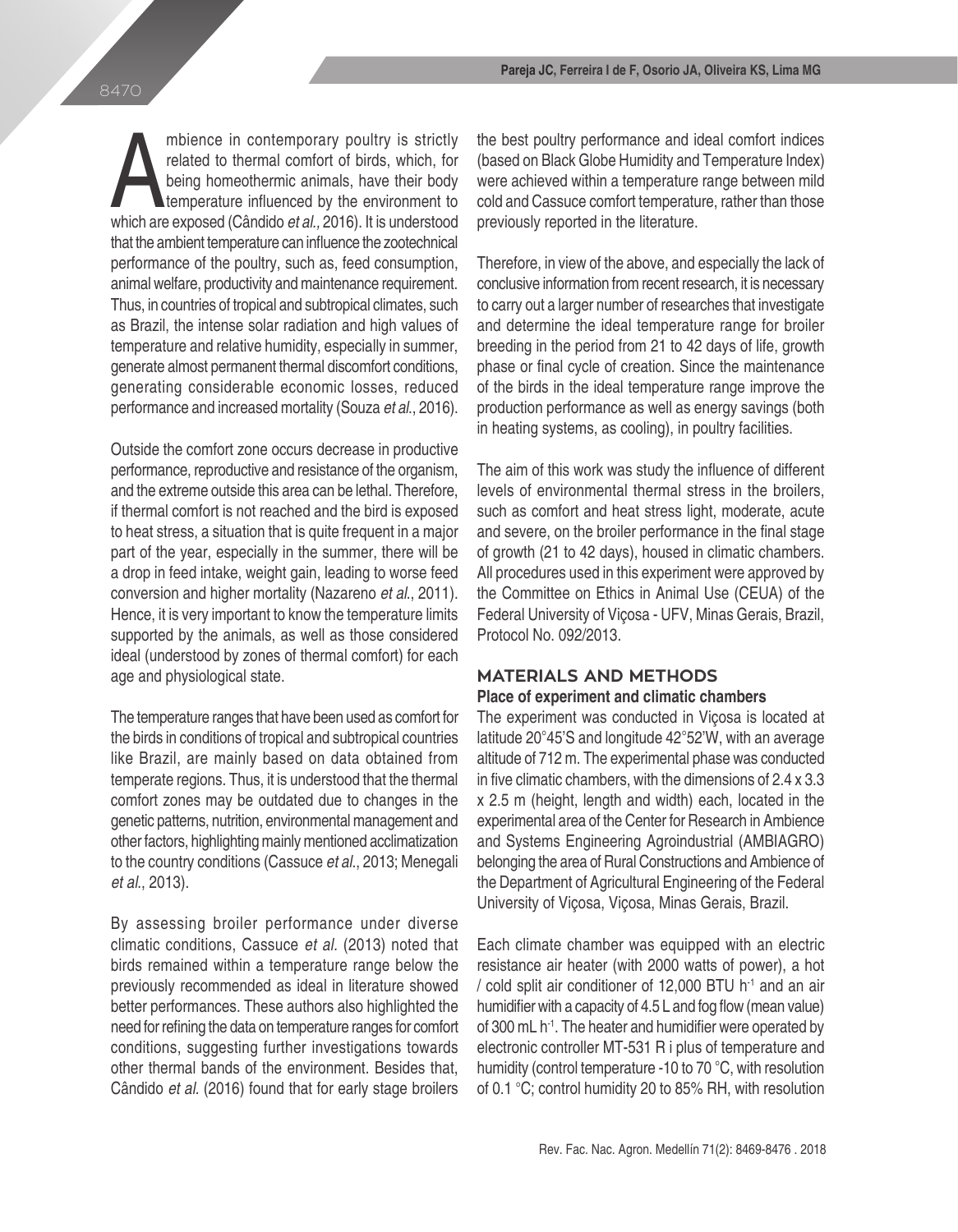of 0.1% RH). The ventilation applied was done by means of AMB axial fans, model FD 08025S1M DC 12V 0.15A, with automatic activation, in order to gradually allow from 01 to 06 air changes per hour during the first three weeks of Birds life and 6 to 10 air renovation per hour until the end of experiment.

## **Broiler management**

One-day male chicks of the Cobb-vantress lineage, with average weights of 45.36 g and originating from the company Pif-Paf Alimentos.

The feed was provided freely, so that the feeders were always supplied, this management were done twice a day, at the hours of 8:00 am and 4:00 p.m. Commercial feed was given during the first week of life of the birds in a tray-type feeder and, from the second week until the end of the experiment, in gutter feeders. The drinking troughs were of the fountain type of pressure for the firsts 8 days, and later replaced for nipple drinkers. The drinkers were manually supplied at the same time of the feed supply.

The light program adopted was one hour of darkness per day in the period of one to four days of age, 9 hours of darkness per day until 21 days and 8 hours of darkness per day until 36 days. When the broilers completed 36 days old was decrease of 1 hour per day until reaching slaughter, following the recommendations by Cobb Manual (2012). For chicks used in the experimental phase, chicks from 1 day old until the end of the 3rd week of life, i.e. from 1 to 21 days, were managed according to a Cobb Manual (2012).

## **Experimental Phase**

The experimental phase was comprised between the beginning of the 4th week until the end of the 6th week of life of the birds, that is, from 21 to 42 days of age, period classified as termination phase for broilers. The broilers were submitted to five different treatments, one representative of the thermal comfort situation as indicated by Cassuce *et al.* (2013), and four levels of heat stress, from mild to severe, namely:

CT: Comfort Temperature determined by Cassuse et al. (2013) (25 °C from 7:00 a.m. to 7:00 p.m. and 2 °C from 7:00 p.m. to 7:00 a.m.)

LHS: Light Heat Stress (28 °C from 7:00 a.m. to 7:00 p.m. and 2 °C from 7:00 p.m. to 7:00 a.m.) MHS: Moderate Heat Stress (31 °C from 7:00 a.m. to 7:00 p.m. and 2 °C from 7:00 p.m. to 7:00 a.m.) AHS: Acute Heat Stress (34 °C from 7:00 a.m. to 7:00 p.m. and 2 °C from 7:00 p.m. to 7:00 a.m.) SHS: Severe Heat Stress (37 °C from 7:00 a.m. to 7:00

p.m. and 2 °C from 7:00 p.m. to 7:00 a.m.)

# **Control and evaluation of the thermal environment in the climatic chambers**

The relative humidity values inside the climatic chambers for all treatments were maintained in the range of 60% ± 5%. These ranges of relative air humidity values are considered adequate for poultry production, regardless of bird age, and the ambient temperature, according to results of some studies considered by Oliveira *et al*. (2006) and Menegali *et al.* (2013).

Throughout the experimental period, the thermal data of temperature and relative humidity of the air inside the climatic chambers were recorded daily and every five minutes. For this monitoring, HOBO dataloggers model H1 were used, with the resolution of  $\pm$  0.1 °C (temperature) and 1% (humidity), and accuracy of  $\pm$  0.5 °C (temperature) and  $\pm$  1% (humidity).

Black globe temperature values were collected by TESTO dataloggers model H1, with resolution of  $\pm$  0.1 °C (temperature). The black globes were installed inside each climatic chamber, in the median height of the animals. With these values, the Black Globe Humidity Index (BGHI) were calculated for each the thermal environment inside the climatic chambers.

The BGHI were calculated according to Equation 1 (Cassuce *et al*., 2013):

$$
BGHI = Tbg + 0.36Tdp - 330.08
$$
 (1)

Tbg: black globe temperature (k) Tdp: dew point temperature (k)

## **Parameters of zootechnical performance**

The data referring to zootechnical performance were collected and recorded at 21, 28, 35 and 42 days of the broilers life (beginning and end of each experimental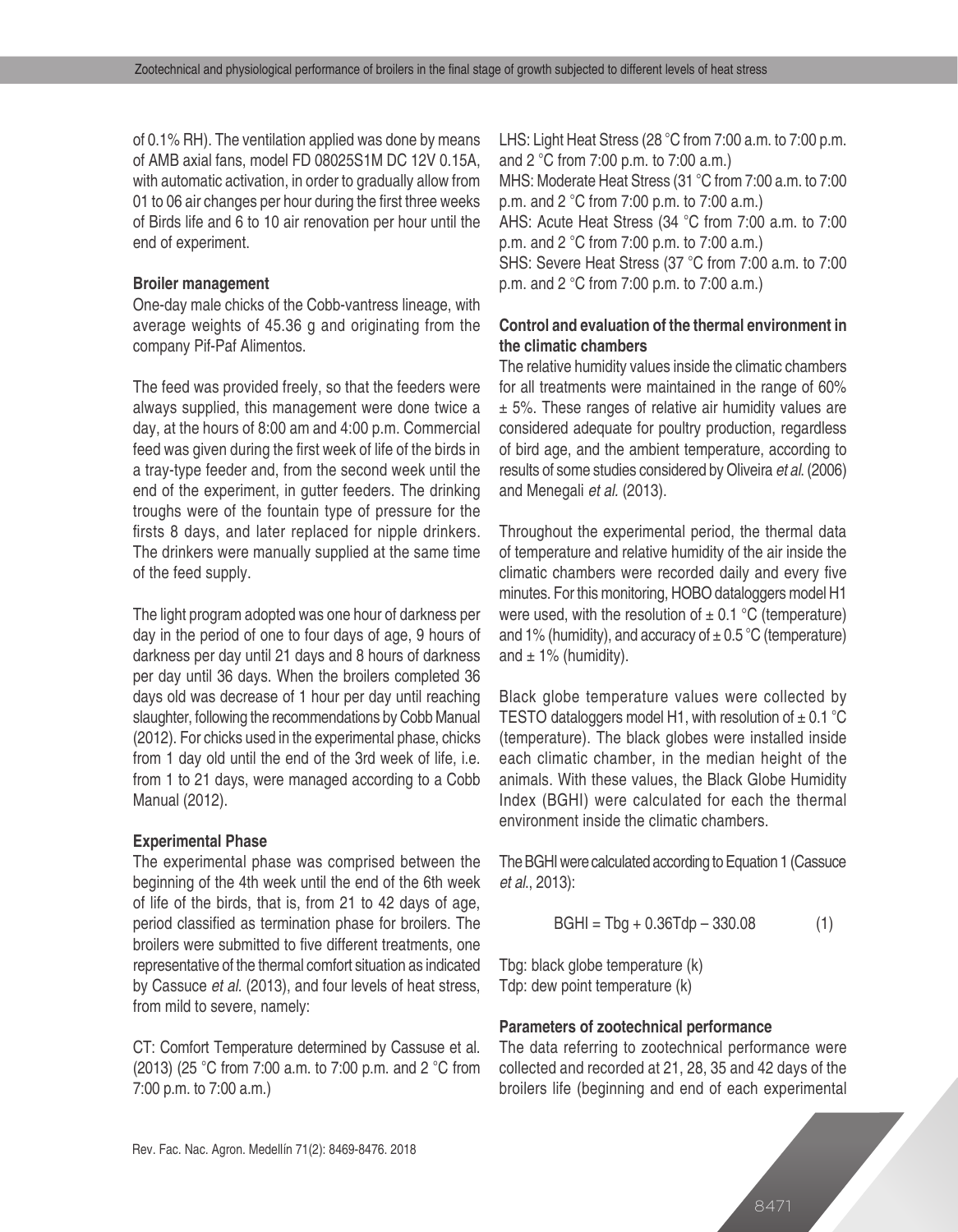week), according to Cassuce *et al*. (2013): initial weight (g); food conversion; day weight gain (g); feed intake (g); mortality (%); and productive efficiency index or production factor - IPE (%).

The feed conversion (FC) values of the considered period (weekly) or final conversion (Equation 2), were obtained each week of research and accumulated at the end of the research, respectively.

$$
FC = \frac{\text{Total kg of feed consumed by the broilers in the considered or final period}}{\text{Total kg of broiler in the period considered or final}}
$$
 (2)

The daily weight gain (DWG), at the end of each weekly period, was determined by means of the broiler weight

difference at the beginning and at the end of the period considered (Equation 3).

$$
FC = \frac{\text{Average final weight - Average initial weight}}{\text{Broilers age (day)}}
$$
(3)

The record of daily mortality (MORT) was done on the day of the event, removing the dead broilers found. Mortality, in the study period, was obtained through the usual equation of poultry management, expressed as a percentage (Equation 4).

$$
MORT (%) = \frac{number of dead broilers in the period evaluated}{number of broilers at the beginning of period evaluated} \times 100 \tag{4}
$$

## **Parameters of Yield of Carcass**

Carcass, breast, drumstick and wing yield were obtained at the time of slaughter of the animals at 42 days of age and also the weights of edible viscera (gizzard, liver and heart). For this, on the day of slaughter, four birds from each experimental unit were collected at random, which were identified and weighed to obtain slaughter weight, which served as a reference for the calculation of carcass yields.

After slaughter, birds were bled-out, plucked and eviscerated, carcass yield (CY) analyzes were determined and calculated as follows (Equation 5):

Carcass yield 
$$
(\%) = \frac{\text{carcass weight (without feet, neck and head)}}{\text{broiler weight}} \times 100
$$
 (5)

\ns removed without skin and the drumstick. relation to the weight of the carcass, as follows (Equation 10)

Then, the breast was These cuts were weighed and the it was yield calculated in 6), (Buzati, 2011).

relation to the weight of the carcass, as follows (Equation

Cuts yield 
$$
(\%) = \frac{\text{weight of the cut (break without skin or drumstick)}}{\text{carcass weight (without feet, neck and head)}} \times 100
$$
 (6)

#### **Experimental design**

The broilers were housed in four cages per climatic chamber, with the following dimensions: 1.0 m width x 0.5 m depth x 0.5 m height, with 7 birds in each cage (density of 14 broilers  $m<sup>2</sup>$ ), a zootechnical parameter frequently practiced in Brazil. Each climatic chamber was considered a treatment with 28 birds, for a total of 140 birds in the experimental phase, with average of broilers weight of 1163.9 g at 21 days old (Figure 1).

The treatments were applied under a completely randomized design with four replicates, in each climatic chamber, according to a split plot scheme. The data were analyzed using regression analysis and the models chosen based on the significance of the regression coefficient, the coefficient of determination and the biological significance of the broilers. The data were submitted to analysis of variance and the means were compared by the Tukey Test at 5%, using the statistical program SAEG.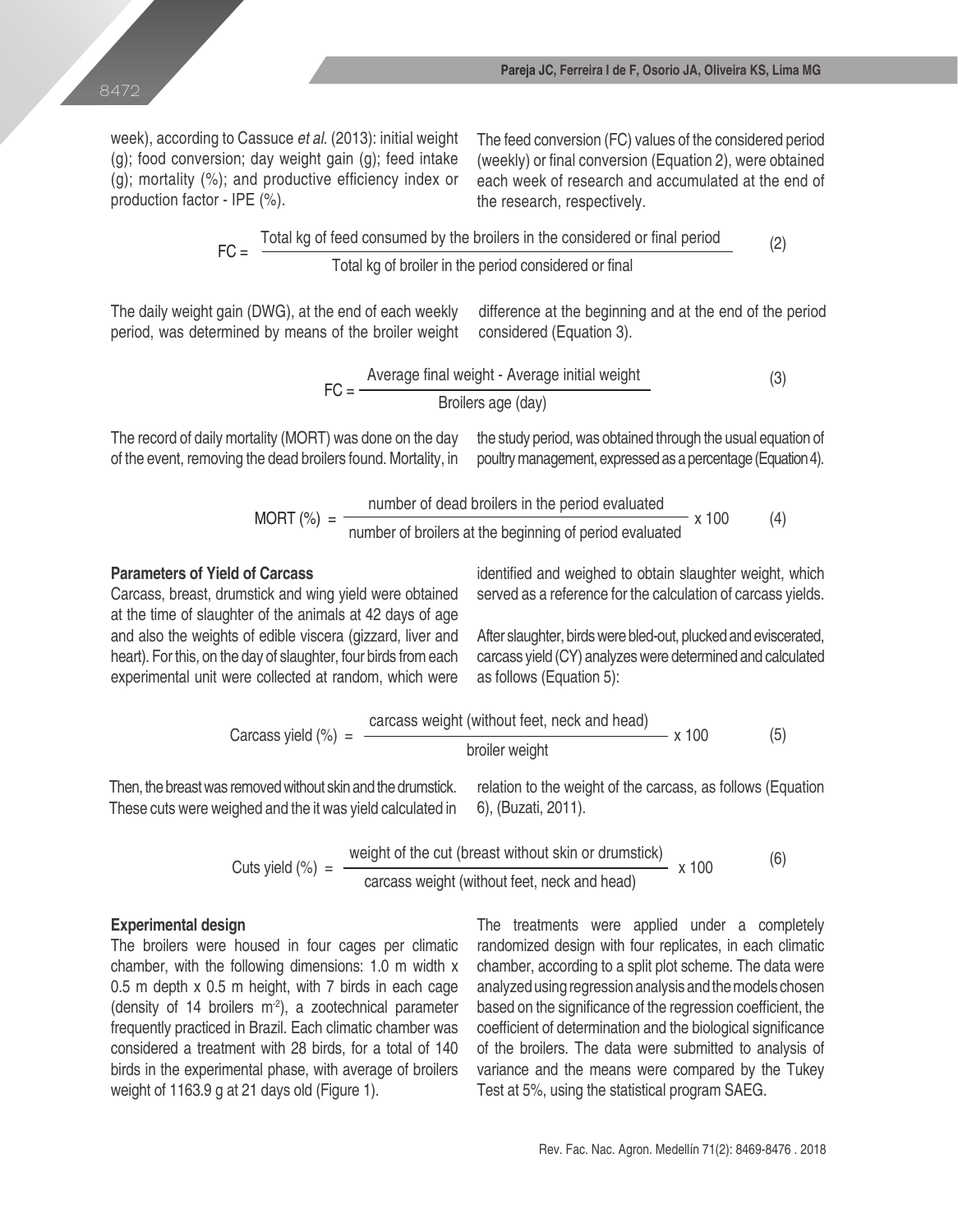

**Figure 1**. Experimental design of broilers distribution in the five climatic chambers

## **RESULTS AND DISCUSSION**

## **Evaluation of the thermal environment based on the BGHI**

As can see from the data presented in Table 1, the values of air temperature and relative humidity of the air, obtained inside each climatic chamber, remained close to the values proposed for each thermal-environmental condition described in the methodology, indicating that the environmental thermal control of the chambers was adequate.

Medeiros *et al*. (2005) reported that BGHI values above 77 began to have a negative effect on zootechnical performance. For Oliveira *et al*. (2000), the maximum tolerated limit of BGHI for broilers with more than three weeks old is 76. According to Oliveira *et al.* (2006), the BGHI indices that typify a pleasant thermal environment for birds vary from 77 to 80 within the first week; however, such range is between 73 and 76 during the second and third weeks.

**Table 1**. Temperature values and relative humidity of the ambient air and respective BGHI values, corresponding to the final broiler period of rearing (21 to 42 days of age).

| <b>Thermal environment</b> | Tair $(^{\circ}C)$          | RH (%)         | <b>BGHI</b> * |  |
|----------------------------|-----------------------------|----------------|---------------|--|
|                            | (Total period 21 - 42 days) |                |               |  |
| Comfort Temperature (CT)   | $25.1 \pm 0.3$              | $65.4 \pm 1.3$ | 74.6 d        |  |
| Light Heat Stress (LHS)    | $27.4 \pm 0.9$              | $64.7 \pm 4.1$ | 74.9 d        |  |
| Moderate Heat Stress (MHS) | $30.3 \pm 0.9$              | $62.2 \pm 4.5$ | 79.7 c        |  |
| Acute Heat Stress (AHS)    | $34.1 \pm 1.1$              | $63.4 \pm 4.3$ | 83.4 b        |  |
| Severe Heat Stress (SHS)   | $36.3 \pm 1.3$              | $59.3 \pm 4.2$ | 85.1a         |  |
| CV%                        | 3.23                        | 5.91           | 1.45          |  |

\* The means followed by the same letter in the column do not differ from each other at the 5% probability level by the Tukey test.

In this way, it can be inferred, based on the mentioned authors, that the conditions of MHS, AHS and SHS applied in this experiment are above the comfort limit, and CT and LHS conditions are within the limits of thermal comfort for broilers from 21 to 42 days of age.

**Evaluation of the zootechnical performance of broiler chickens during the final stage of growth** As can be observed in Table 2, there was a difference between the different treatments (thermal environments), the mean results of weight gain (WG), day weight gain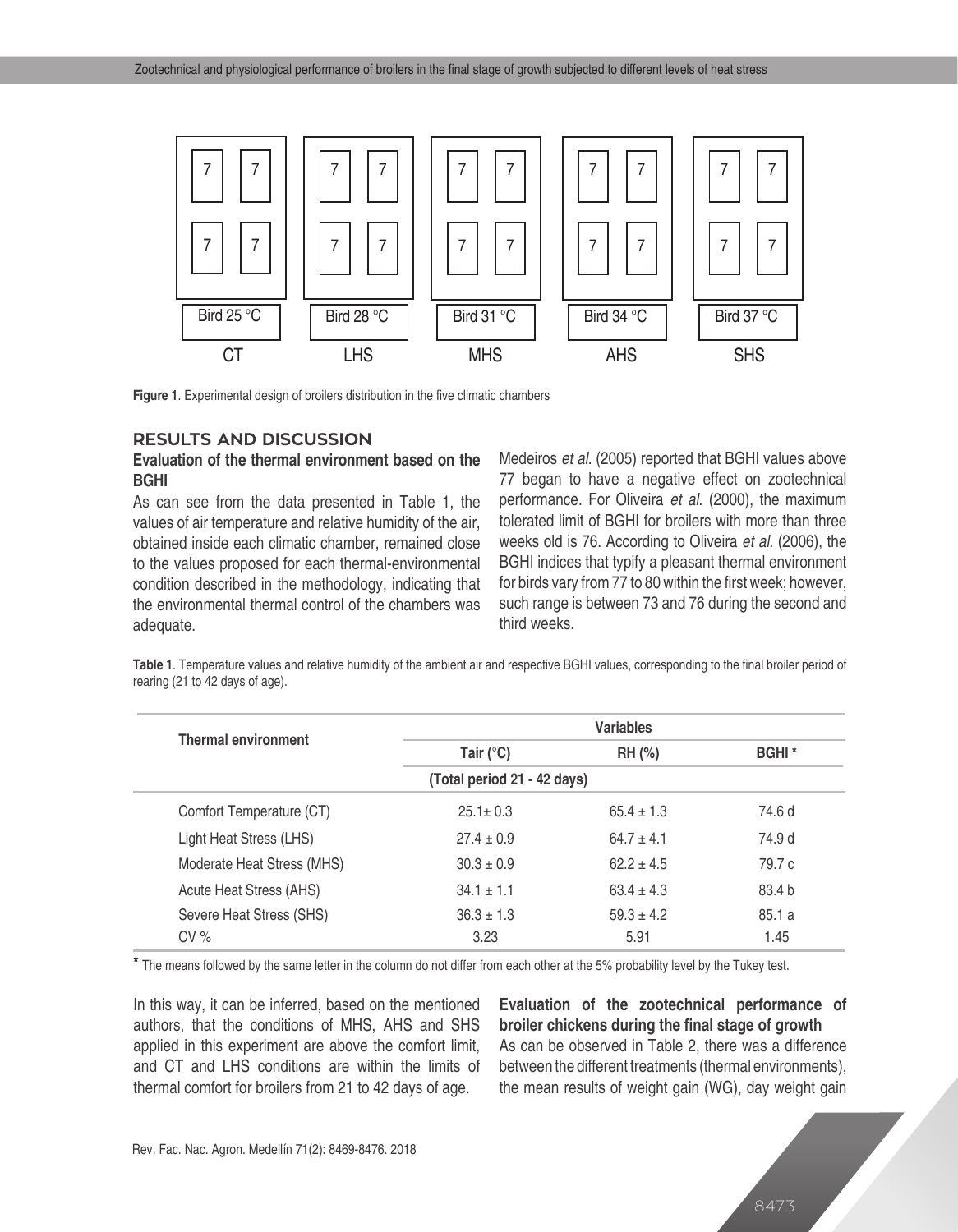# 8474

(DWG), feed intake (FI), food conversion (FC) and mortality (MORT) during the final three weeks of life of the broilers.

The highest body weights of the broilers represented in WG and DWG were observed at the temperature 28 °C (LHS) during the whole experimental period, indicating that the increase of 3 °C in the environmental temperature of the birds compared to that currently used in the literature (25 °C) would be feasible, as there is an improvement in the productive indexes of broilers. Thus, less energy expenditure would occur in the process of cooling the environment, this result is in agreement with the results observed by Cassuse *et al*. (2013), making necessary to adjust the parameters currently used for Brazilian poultry farming.

| Table 2. Comparison between the animal performance parameters related to thermal environments. |  |
|------------------------------------------------------------------------------------------------|--|
|------------------------------------------------------------------------------------------------|--|

|                                                     | Variables *                                          |                                                      |                                                      |                               |                       |  |
|-----------------------------------------------------|------------------------------------------------------|------------------------------------------------------|------------------------------------------------------|-------------------------------|-----------------------|--|
| <b>Thermal environments</b>                         | WG<br>(g)                                            | <b>DWG</b><br>(g)                                    | FI<br>(g)                                            | FC<br>(g/g)                   | <b>MORT</b><br>$(\%)$ |  |
| Comfort Temperature (CT)                            | 1765.72 a                                            | 84.08 a                                              | 4520.1 a                                             | 2.56a                         | 7.14 a                |  |
| Light Heat Stress (LHS)                             | 1938.94 b                                            | 92.33 b                                              | 4433.13 b                                            | 2.29h                         | 10.71 b               |  |
| Moderate Heat Stress (MHS)                          | 1488.94 c                                            | 70.87 c                                              | 4301.59c                                             | 2.89c                         | 25.00c                |  |
| Acute Heat Stress (AHS)<br>Severe Heat Stress (SHS) | $\overline{\phantom{a}}$<br>$\overline{\phantom{a}}$ | $\overline{\phantom{a}}$<br>$\overline{\phantom{a}}$ | $\overline{\phantom{a}}$<br>$\overline{\phantom{a}}$ | $\overline{\phantom{a}}$<br>۰ | 100<br>100            |  |

**CT:** Comfort Temperature by Cassuse *et al*. (2013) 2 5 °C; **LHS:** Light Heat 28 °C; **MHS:** Moderate Heat Stress 31 °C; **AHS:** Acute Heat Stress 34 °C; **SHS:** Severe Heat Stress 37 °C; **WG**: weight gain; **DWG:** day weight gain; **FI:** feed intake; **FC:** feed conversion ratio; **MORT:**  mortality to each thermal environment. \* The means followed by the same letter in the column do not differ from each other at the 5% probability level by the Tukey test.

A significant reduction was observed between the day weight gain of the birds kept in the thermal environments MHS, AHS and SHS, compared to LHS and CT. Broilers kept on LHS treatment obtained better final weight gain (WG) and daily weight gain (DWG), however, the broilers kept in the LHS and CT treatment presented higher weight gain than those maintained in moderate and severe heat stress throughout the experimental period, as already observed by Medeiros *et al*. (2005) and Oliveira *et al*. (2006).

The birds kept at the environmental temperatures of CT, LHS, during the fourth, fifth and sixth weeks of life, respectively, presented higher feed intake (FI), whereas the opposite occurred in MHS, AHS and SHS treatments, with had reduction in feed intake. The reduction of the feed intake of the broilers kept in the treatments MHS, AHS and SHS is in agreement with the one exposed by Olanrewaju *et al*. (2010) and Cardoso (2016), who observed a reduction in the feed intake of broilers kept at high ambient temperature in relation to those kept in comfort at 42 days of age.

It can be observed that all birds maintained at MHS, AHS and SHS, presented worse feed conversion (FC) compared to those maintained in CT and LHS during the whole experimental period. It can be inferred, within the temperature ranges tested, that the ambient temperature above 31 °C for 12 hours per day is sufficient to compromise the feed conversion of the broilers, compared to those maintained under conditions of 28 °C, treatment LHS and 25 °C, treatment CT.

The worst broilers viability results occurred for the AHS and SHS treatment, where they only survived the thermal stress (temperatures above 30 °C) for two weeks reaching a mortality of 100% at 35 days of life.

## **Carcass yield evaluation and viscera of broilers slaughtered at 42 days of age**

As can be seen in Table 3, significant differences were found between the treatments for the parameters body weight (BW), breast weight (Bre) and liver weight (Liv) for broilers at 42 days old. For the means carcass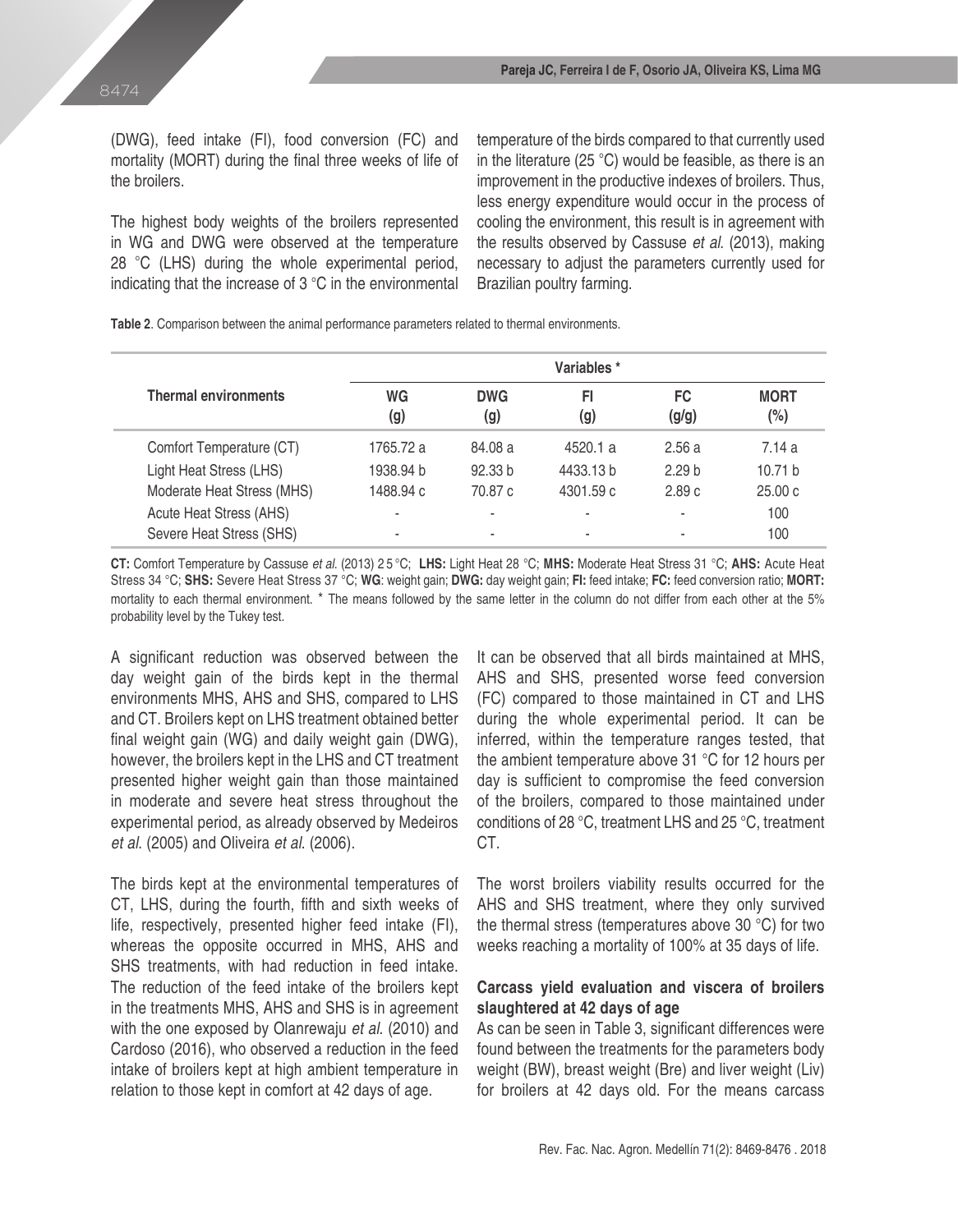weight parameters CAR, drumstick (Drum), wing (Win), heart (Hea) and gizzard (Giz) no significant differences were found for none of the treatments (CT, LHS and MHS). For AHS and SHS treatments, data on carcass

yield evaluation at 42 days of age are not presented, since these treatments reached 100% mortality at 35 days of age, these results coincide with the findings by Oliveira *et al*. (2006).

|  | Therm al environment | <b>BW</b>  | $C$ aR  | <b>Bre</b> | Drum    | Win     | Hea    | Liv     | Giz    |
|--|----------------------|------------|---------|------------|---------|---------|--------|---------|--------|
|  |                      | (g)        | (%)     |            |         | (g)     |        | (%)     |        |
|  | СT                   | 2927.33 ab | 67.12 a | 45.89 a    | 14.67 a | 9.24a   | 0.39 a | 1.32 b  | 1.16 a |
|  | <b>LHS</b>           | 3020.00 a  | 66.71 a | 43.35 ab   | 13.13 a | 7.60 a  | 0.46a  | 1.70 ab | 1.13a  |
|  | <b>MHS</b>           | 2764.66 b  | 66.45 a | 36.84 b    | 12.68a  | 8.19 ab | 0.46a  | 1.87 a  | 0.88a  |
|  | CV(%)                | 3.38       | 3.76    | 7.55       | 11.49   | 8.61    | 5.58   | 12.22   | 13.38  |

**Table 3**. Carcass yield evaluation of broilers slaughtered at 42 days of age.

**BW**: body weight; **CAR:** carcass; **Bre:** breast; **Drum:** drumstick; **Win:** wings; **Hea:** heart; **Liv:** liver and **Giz:** gizzard The means followed by the same letter in the column do not differ from each other at the 5% probability level by the Tukey test.

Muller *et al.* (2013) found that when the broilers were submitted to different levels of heat stress (27 - and 32 °C), the animals in the first week of life showed no adaptation to heat capable of increasing production and carcass characteristics when submitted to chronic heat stress during the final rearing period, results that are according that was found in this research, mainly with the MHS treatment.

#### **CONCLUSIONS**

Considering the influence of different levels of thermal stress used in this research, it can concluded that agree with the zootechnical and physiological results found, it is feasible to increase of 3 °C in the ambient temperature of the poultry facilities in relation to the currently used (25 °C), by Brazilian literature and agribusiness, as well as by tropical and subtropical countries. Therefore, temperature ranges between 25 and 28 °C, it could lead to an improvement in the productive indexes of broiler chickens during the final phase of poultry farming.

#### **ACKNOWLEDGMENTS**

The authors thank the Brazilian governmental agencies FAPEMIG and CNPq, and the Federal University of Viçosa (UFV - Brazil).

#### **REFERENCES**

Buzati W, De Paula J, Da Silva T and Da C. 2011. Rendimento de carcaças de frango de corte semicaipira criados em diferentes tipos de cama e densidade. pp 1-10. Em: Memorias 4ed Congresso de Iniciação Científica. Cáceres/MT, Brasil.

Cândido M, Tinôco I, Pinto F, Santos N and Roberti R. 2016. Determination of thermal comfort zone for early-stage broilers. Engenharia Agrícola 36(5): 760-767. doi: 10.1590/1809-4430-Eng. Agric.v36n5p760-767/2016

Cardoso N. 2016. Desempenho, descrição do crescimento e produção de calor de frangos de corte de três linhagens comerciais. Tese Doutor em Ciência Animal. Pós-Graduação Em Ciência Animal. Universidade Federal Do Piauí. Brazil. 111 p.

Cassuce D, Tinôco I, Baêta F, Zolnier S, Cecon P and Vieira M. 2013. Thermal comfort temperature update for broiler chickens up to 21 days of age. Engenharia Agrícola 33(1): 28-36. doi: 10.1590/ S0100-69162013000100004

Cobb Vantress. 2012. Manual de manejo de fragos de corte. Em: Cobb Vantress. Suplemento de desempenho e nutrição para frangos de corte, http://wp.ufpel.edu.br/avicultura/files/2012/04/ Cobb-Manual-Frango-Corte-BR.pdf. 13 p.; consulta: diciembre 2015.

Medeiros C, Baêta F, Miranda R, Tinôco I, Albino L and Cecon P. 2005. Efeitos de temperatura, unidade relativa e velocidade do ar em frangos de corte. Revista Engenharia na Agricultura 9(4): 277- 286.

Menegali I, Tinoco I, Carvalho C, Souza C and Martins J. 2013. Comportamento de variáveis climáticas em sistemas de ventilação mínima para produção de pintos de corte. Revista Brasileira de Engenharia Agrícola e Ambiental 17(1): 106-113. doi: 10.1590/ S1415-43662013000100015

Müller J, Boareto L, Thaísa E, Burin A, Marques F and Gruchouskei L. 2013. Thermal conditioning during the first week on performance, heart morphology and carcass yield of broilers submitted to heat stress. Acta Scientiarum. Animal Sciences 35(3): 311-319. doi: 10.4025/actascianimsci.v35i3.18707

Nazareno A, Pandorfi H, Guiselini C, Vigoderis R and Pedrosa E. 2011. Bem-estarna produção de frangos de corte em diferentes sistemas de criação. Engenharia Agrícola 31(1): 13-22. doi: 10.1590/ S0100-69162011000100002